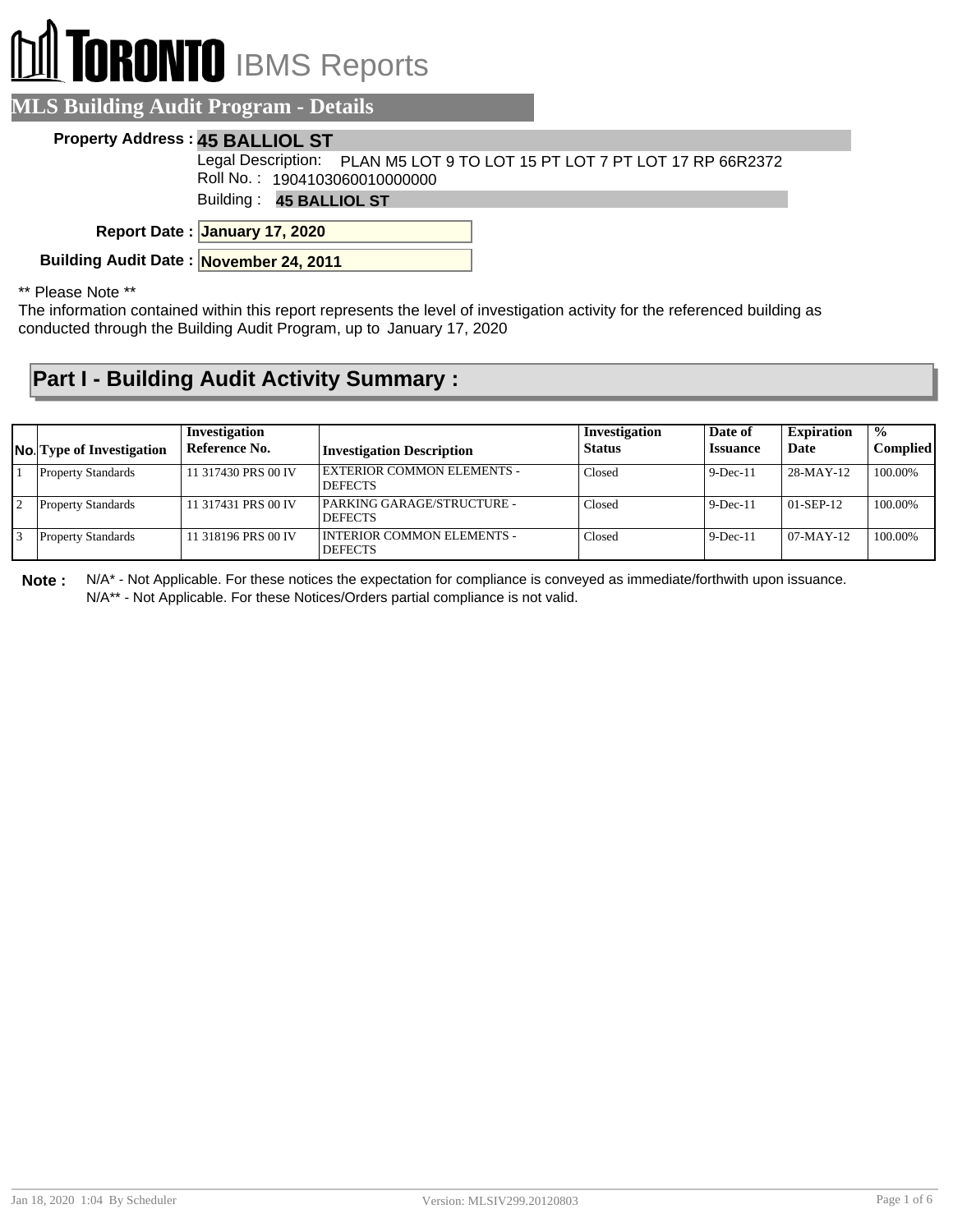## **Part II - Building Audit Details for Property Standards Orders :**

| Type of<br>No. Investigation | <b>Investigation</b><br>Reference No.      | <b>Investigation Description</b>                                   | Investigation Date of<br><b>Status</b> | <b>Issuance</b> | <b>Expiration</b><br><b>Date</b> | <b>Next Scheduled</b><br><b>Inspection Date</b> |
|------------------------------|--------------------------------------------|--------------------------------------------------------------------|----------------------------------------|-----------------|----------------------------------|-------------------------------------------------|
| Property Standards           |                                            | 111 317430 PRS 00 IV EXTERIOR COMMON ELEMENTS -<br><b>IDEFECTS</b> | Closed                                 | 9-Dec-11        | 28-MAY-12                        | 30-Sep-14                                       |
|                              | No. of defects contained within the Order: | 11                                                                 |                                        |                 |                                  |                                                 |

**0**

**No. of defects that remain outstanding :**

|                 | <b>Deficiency Details</b>                                                                                                                                                                                                                                  |          |               |
|-----------------|------------------------------------------------------------------------------------------------------------------------------------------------------------------------------------------------------------------------------------------------------------|----------|---------------|
| No.             | <b>Violation/Defect</b>                                                                                                                                                                                                                                    | Location | <b>Status</b> |
| 1               | The location and size of openings present a hazard as they are designed with members or<br>attachments between 140 millimetres and 900 millimetres above the level protected by the guard<br>which facilitate climbing, namely : Horizontal wooden members | Exterior | Closed        |
| $\mathcal{P}$   | The location and size of openings present a hazard as they are designed with members or<br>attachments between 140 millimetres and 900 millimetres above the level protected by the guard<br>which facilitate climbing.                                    | Exterior | Closed        |
| 3               | Height of the quard for the exit stairs are less than 1,070 millimetres around landings.                                                                                                                                                                   | Exterior | Closed        |
| 4               | Dwelling unit window that is capable of being opened has no screen.                                                                                                                                                                                        | Exterior | Closed        |
| 5               | Dwelling unit window that is capable of being opened has screen that is not maintained in good<br>repair and free from defects or missing components.                                                                                                      | Exterior | Closed        |
| 6               | Guard has openings of a size that does not prevent the passage of a sphere having a diameter<br>more than 100 millimetres                                                                                                                                  | Exterior | Closed        |
| 7               | Paint deteriorated and /or peeling                                                                                                                                                                                                                         | Lobby    | Closed        |
| 8               | Equipment appurtenant to the building is not being maintained in good repair, namely: Cable box                                                                                                                                                            | North    | Closed        |
| 9               | The exterior walls and their components are not being maintained in good repair, namely :<br>Deteriorated concrete and peeling paint                                                                                                                       | South    | Closed        |
| 10 <sup>°</sup> | The electrical connections are not maintained in a safe and complete condition, namely : Loose<br>wires                                                                                                                                                    | South    | Closed        |
| 11              | Equipment/attachment appurtenant to the building is not being maintained in good repair, namely:<br>Cable cover and housing                                                                                                                                | South    | Closed        |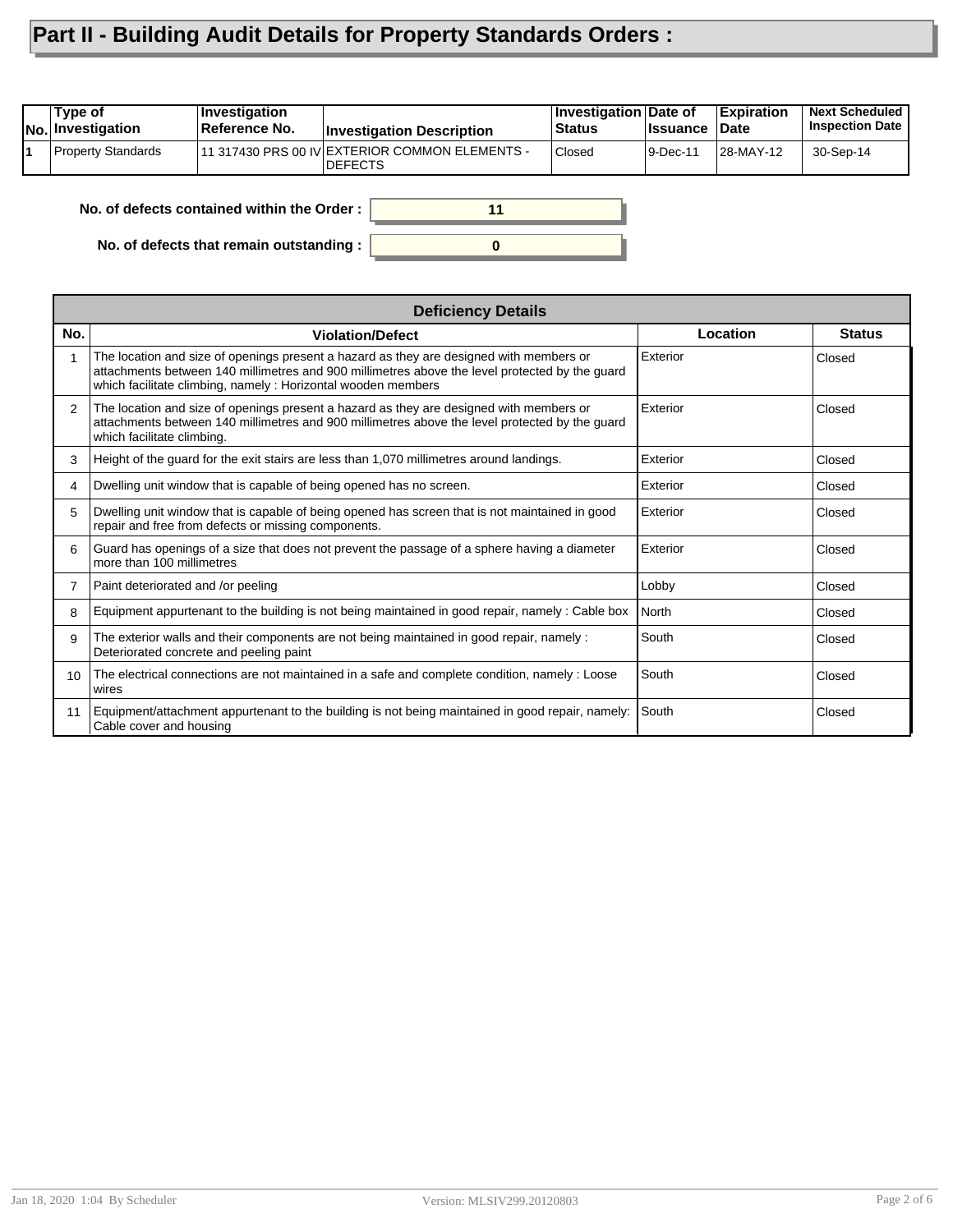|    | Tvpe of<br>No. Investigation | $\blacksquare$ Investigation<br>Reference No. | <b>Investigation Description</b>                                 | <b>Investigation Date of</b><br><b>Status</b> | <b>Issuance</b> | <b>Expiration</b><br>Date | <b>Next Scheduled</b><br><b>Inspection Date</b> |
|----|------------------------------|-----------------------------------------------|------------------------------------------------------------------|-----------------------------------------------|-----------------|---------------------------|-------------------------------------------------|
| 12 | Property Standards           |                                               | 11 317431 PRS 00 IV PARKING GARAGE/STRUCTURE -<br><b>DEFECTS</b> | <sup>'</sup> Closed                           | 9-Dec-11        | 101-SEP-12                | 29-Nov-13                                       |

| No. of defects contained within the Order : |  |
|---------------------------------------------|--|
| No. of defects that remain outstanding :    |  |

|     | <b>Deficiency Details</b>                                                                                                                                                                                                                                                                                                                                                |                                 |                  |  |  |  |  |  |
|-----|--------------------------------------------------------------------------------------------------------------------------------------------------------------------------------------------------------------------------------------------------------------------------------------------------------------------------------------------------------------------------|---------------------------------|------------------|--|--|--|--|--|
| No. | <b>Violation/Defect</b>                                                                                                                                                                                                                                                                                                                                                  | Location                        | <b>Status</b>    |  |  |  |  |  |
|     | Guard with a minimum height of 1,070 millimetres has not been provided at a raised floor where<br>the difference in level is more than 600 millimetres.                                                                                                                                                                                                                  | <b>Underground Parking Area</b> | Closed           |  |  |  |  |  |
| 2   | The parking or storage garage walls from floor level to a height of sixty (60) centimeters are not<br>painted black.                                                                                                                                                                                                                                                     | Underground Parking Area        | Closed           |  |  |  |  |  |
| 3   | The location and size of openings present a hazard as they are designed with members or<br>attachments between 140 millimetres and 900 millimetres above the level protected by the guard<br>which facilitate climbing.                                                                                                                                                  | <b>Underground Parking Area</b> | Closed           |  |  |  |  |  |
| 4   | The lighting fixture is not protected from damage by the provision of wired glass or other suitable<br>means of protection.                                                                                                                                                                                                                                              | <b>Underground Parking Area</b> | Closed           |  |  |  |  |  |
| 5   | Lighting in a storage room is provided at less than 50 lux.                                                                                                                                                                                                                                                                                                              | <b>Underground Parking Area</b> | Closed           |  |  |  |  |  |
| 6   | Lighting in a service room is provided at less than 200 lux, namely : Service area with<br>mechanical/plumbing equipment                                                                                                                                                                                                                                                 | Underground Parking Area        | Closed           |  |  |  |  |  |
| 7   | Lighting in a service room is provided at less than 200 lux.                                                                                                                                                                                                                                                                                                             | <b>Underground Parking Area</b> | Substantially Co |  |  |  |  |  |
| 8   | Lighting in a garage is provided at less than 50 lux.                                                                                                                                                                                                                                                                                                                    | Underground Parking Area        | Closed           |  |  |  |  |  |
| 9   | The ceilings in the parking or storage garage are not maintained free of holes, breaks or cracks,<br>namely: Concrete                                                                                                                                                                                                                                                    | Underground Parking Area        | Closed           |  |  |  |  |  |
| 10  | The parking or storage garage ceiling are not painted white.                                                                                                                                                                                                                                                                                                             | Underground Parking Area        | Closed           |  |  |  |  |  |
| 11  | The parking or storage garage columns from floor level to a height of sixty (60) centimeters are<br>not painted black.                                                                                                                                                                                                                                                   | Underground Parking Area        | Closed           |  |  |  |  |  |
| 12  | The parking or storage garage is used to keep junk or rubbish.                                                                                                                                                                                                                                                                                                           | <b>Underground Parking Area</b> | Closed           |  |  |  |  |  |
| 13  | The electrical connections are not maintained in a safe and complete condition, namely : Misising<br>cover plate                                                                                                                                                                                                                                                         | Underground Parking Area        | Closed           |  |  |  |  |  |
| 14  | The property is not maintained and/or kept clean in accordance with the standards, namely :<br>Storage room                                                                                                                                                                                                                                                              | Underground Parking Area        | Closed           |  |  |  |  |  |
| 15  | The plumbing system is not protected from freezing, namely: Damaged insulation                                                                                                                                                                                                                                                                                           | <b>Underground Parking Area</b> | Closed           |  |  |  |  |  |
| 16  | Large safe-exit arrows are not displayed on safe-exit doors 1.5 metres above the floor, measured<br>from the center of the arrow to the floor, with the arrow pointing down.                                                                                                                                                                                             | Underground Parking Area        | Closed           |  |  |  |  |  |
| 17  | The parking or storage garage does not have a designated safe-exit route.                                                                                                                                                                                                                                                                                                | Underground Parking Area        | Closed           |  |  |  |  |  |
| 18  | Small safe-exit arrows are not prominently displayed on columns or walls 1.5 metres above the<br>floor, measured from the center of the arrow to the floor; at least every ten (10) metres along the<br>safe-exit route; at all safe-exit route decision points along the safe-exit route; and wherever a<br>safe-exit route crosses a traffic aisle.                    | <b>Underground Parking Area</b> | Closed           |  |  |  |  |  |
| 19  | The safe-exit door, the frame of a safe-exit door and the wall adjacent to the safe-exit door to a<br>distance of one (1) metre on both sides of the frame, and to a height of three (3) metres above the<br>floor or to the soffit above the bulkhead over the door is not the required coloured green.                                                                 | <b>Underground Parking Area</b> | Closed           |  |  |  |  |  |
| 20  | Alert signs are not prominently displayed on columns or walls 2.1 metres above the floor,<br>measured from the top of the sign to the floor, so that there is 1 alert sign for every 25 parking<br>stalls in the parking or storage garage, with the alert signs being evenly distributed in the parking<br>or storage garage, but located no more than 30 metres apart. | <b>Underground Parking Area</b> | Closed           |  |  |  |  |  |
| 21  | The parking or storage garage walls painted surface is not maintained in a state of good repair.                                                                                                                                                                                                                                                                         | <b>Underground Parking Area</b> | Closed           |  |  |  |  |  |
| 22  | Required guard does not prevent the passage of a spherical object having a diameter more than<br>100 millimetres                                                                                                                                                                                                                                                         | Underground Parking Area        | Closed           |  |  |  |  |  |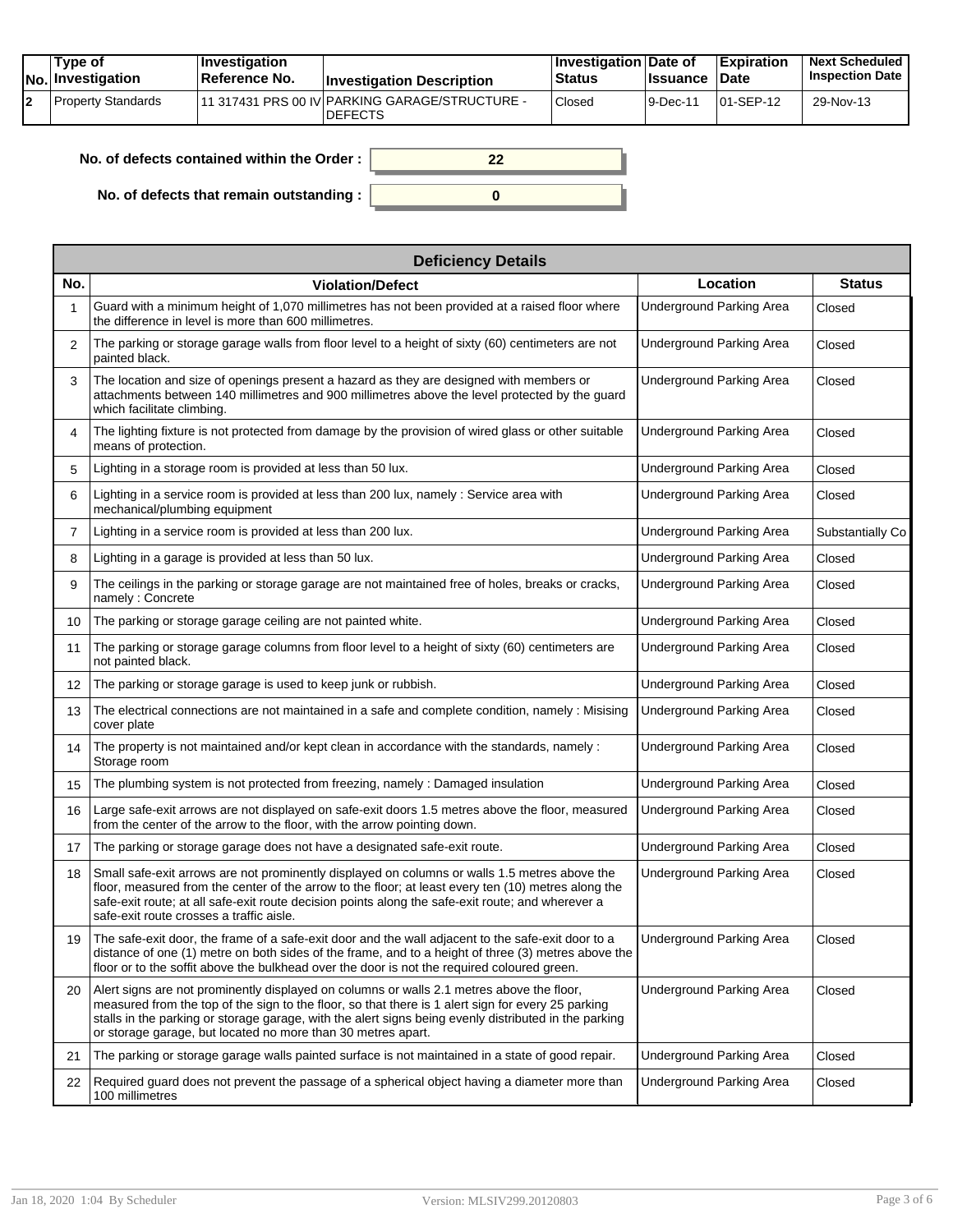| Tvpe of<br>No. Investigation | <b>Investigation</b><br>⊺Reference No. | <b>Investigation Description</b>                                  | <b>∣Investigation Date of</b><br>Status | <b>Issuance Date</b> | <b>Expiration</b> | <b>Next Scheduled</b><br><b>Inspection Date</b> |
|------------------------------|----------------------------------------|-------------------------------------------------------------------|-----------------------------------------|----------------------|-------------------|-------------------------------------------------|
| Property Standards           |                                        | 111 318196 PRS 00 IV INTERIOR COMMON ELEMENTS -<br><b>DEFECTS</b> | Closed                                  | 9-Dec-11             | $107-MAY-12$      | 29-Nov-13                                       |

| No. of defects contained within the Order: |  |
|--------------------------------------------|--|
| No. of defects that remain outstanding :   |  |

| <b>Deficiency Details</b> |                                                                                                                                                                                                                                                                                                             |                            |                  |  |  |  |  |
|---------------------------|-------------------------------------------------------------------------------------------------------------------------------------------------------------------------------------------------------------------------------------------------------------------------------------------------------------|----------------------------|------------------|--|--|--|--|
| No.                       | <b>Violation/Defect</b>                                                                                                                                                                                                                                                                                     | Location                   | <b>Status</b>    |  |  |  |  |
| 1                         | Previously finished surface(s) in the public area of the property are not renewed or refinished,<br>when necessary, to maintain a similar appearance. Namely: Unit 1104. Surface finish is not<br>uniformed. Repainting is required.                                                                        | 11th Floor                 | Closed           |  |  |  |  |
| 2                         | Required guard does not prevent the passage of a spherical object having a diameter more than<br>100 millimetres. Namely: Boiler Room. Openings in landing and stair guards are greater than 100<br>mm.                                                                                                     | Boiler Room                | Closed           |  |  |  |  |
| 3                         | The electrical fixtures are not maintained in a safe and complete condition. Namely: Boiler Room.<br>Electrical light fixtures should not hang from plumbing pipes.                                                                                                                                         | <b>Boiler Room</b>         | Closed           |  |  |  |  |
| 4                         | Lighting in a service room is provided at less than 200 lux. Namely: Boiler room. Light readings at<br>floor level are below 200 Lux.                                                                                                                                                                       | <b>Boiler Room</b>         | Substantially Co |  |  |  |  |
| 5                         | The electrical connections are not maintained in a safe and complete condition. Namely:<br>Compactor Room. Loose wires above door, to be secured.                                                                                                                                                           | Compactor Room             | Closed           |  |  |  |  |
| 6                         | Lighting in a service room is provided at less than 200 lux. Namely: Compactor Service Room.<br>Light reading at floor level is below the required level.                                                                                                                                                   | Compactor Room             | Closed           |  |  |  |  |
| $\overline{7}$            | An emergency contact sign is not posted and maintained in a prominent place in the front lobby or   Lobby<br>entrance to the building.                                                                                                                                                                      |                            | Closed           |  |  |  |  |
| 8                         | The emergency contact sign is not in lettering of not less than 12.7 millimetres in height.                                                                                                                                                                                                                 | Lobby                      | Closed           |  |  |  |  |
| 9                         | Wall(s) not maintained free of holes, cracks, damaged and deteriorated materials. Namely:<br>Basement. Locker Room near locker No. 1401. Concrete delamination on the ceiling and repair<br>hole in wall.                                                                                                   | Locker Room                | Closed           |  |  |  |  |
| 10                        | Height of the guard for the exit stairs are less than 1,070 millimetres around landings. Namely:<br>Roof. Landing guard height is less than 1070mm.                                                                                                                                                         | Roof Of Building           | Closed           |  |  |  |  |
| 11                        | Required guard does not prevent the passsage of a spherical object having a diameter more than<br>100 millimetres. Namely: Roof. Stairs and Landing guards for elevator room. Openings are greater<br>than 100mm.                                                                                           | Roof Of Building           | Closed           |  |  |  |  |
| 12                        | Required guard does not prevent the passage of a spherical object having a diameter more than<br>100 millimetres. Namely: Pent house roof level. Openings in guards are greater than 100 mm.                                                                                                                | Roof Of Building           | Closed           |  |  |  |  |
| 13                        | The supplied piece(s) of equipment and/or appliance(s) in or on the property is not constructed,<br>installed and/or maintained so that it will function safely and effectively. Namely: Elevator Room.<br>Replace missing radiator cover.                                                                  | Roof Of Building           | Closed           |  |  |  |  |
| 14                        | Height of the guard for the exit stairs are less than 1,070 millimetres around landings. Namely:<br>Roof. PH level. Height of guard is below 1070mm.                                                                                                                                                        | Roof Of Building           | Closed           |  |  |  |  |
| 15                        | Lighting in a service stairway is provided at less than 50 lux. Namely: Stairway light readings at<br>floor level are below 50 Lux.                                                                                                                                                                         | Stairway                   | Closed           |  |  |  |  |
| 16                        | Repair(s) does not reasonably match existing wall(s). Namely: Throughout Building. Garbage<br>Disposal Rooms. Repair/replacement wall tiles does not match existing tile colour.                                                                                                                            | <b>Throughout Building</b> | Closed           |  |  |  |  |
| 17                        | The location and size of openings present a hazard as they are designed with members or<br>attachments between 140 millimetres and 900 millimetres above the level protected by the guard<br>which facilitate climbing. Namely: 2nd floor laundry room balcony. Raise housing guard to<br>1070mm in height. |                            | Closed           |  |  |  |  |
| 18                        | The location and size of openings present a hazard as they are designed with members or<br>attachments between 140 millimetres and 900 millimetres above the level protected by the guard<br>which facilitate climbing. Namely: Stairs/Landing guards to elevator room are climbable.                       |                            | Closed           |  |  |  |  |
| 19                        | Lighting in a storage room is provided at less than 50 lux. Namely: Locker Room. Near locker<br>1401, provide another light fixture.                                                                                                                                                                        |                            | Closed           |  |  |  |  |
| 20                        | Lighting in a service room is provided at less than 200 lux. Namely: Basement. Electrical Service<br>Room. Light meter reading is below the required level. Upgrading is required.                                                                                                                          |                            | Closed           |  |  |  |  |
| 21                        | Lighting in a service room is provided at less than 200 lux. Namely: Mechanical Service Room.<br>Light meter readings are below required levels. Upgrading is required.                                                                                                                                     |                            | Closed           |  |  |  |  |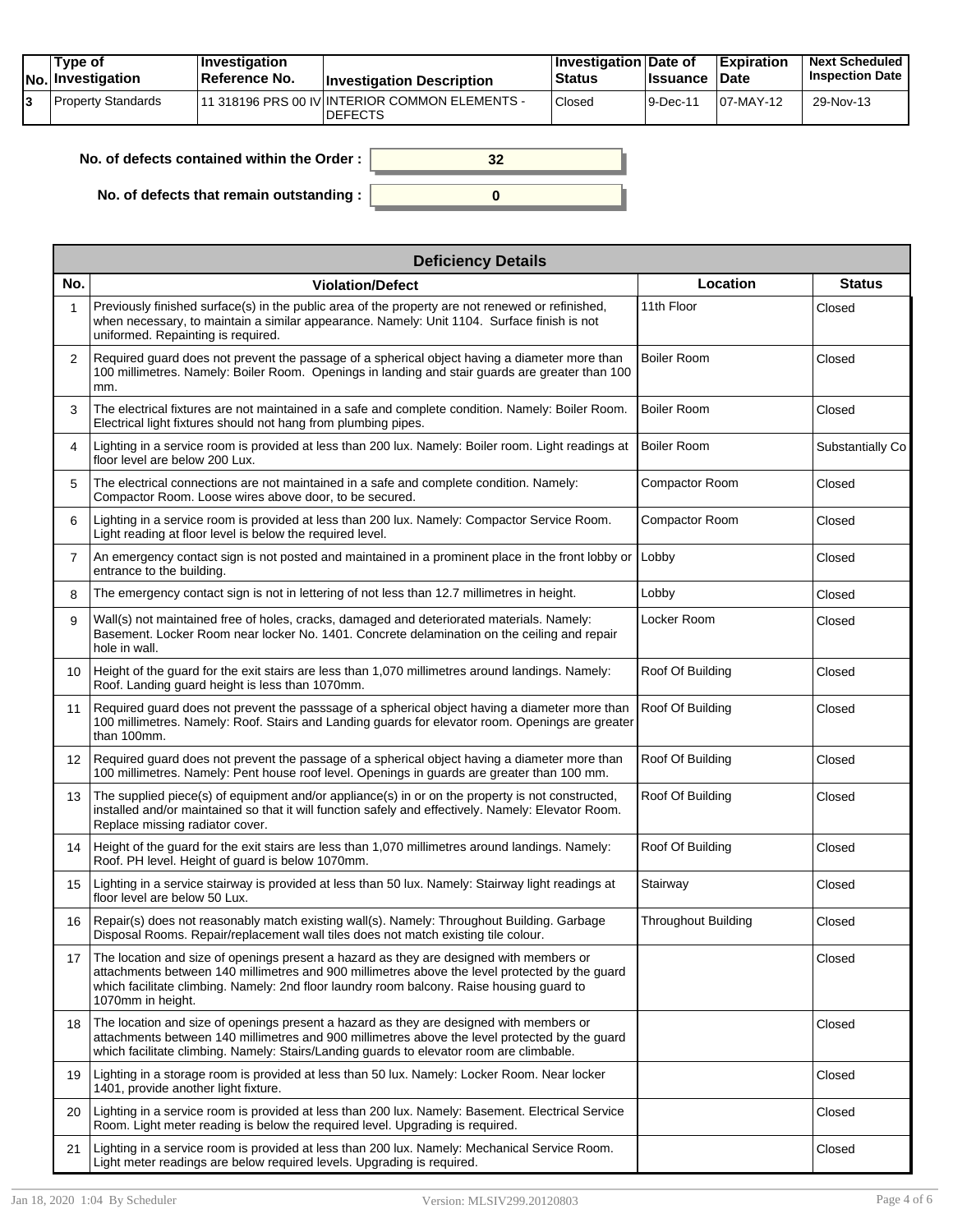| 22 | Lighting in a service room is provided at less than 200 lux. Namely: Roof level. Mechanical<br>Control Ventilation Room. Light readings at floor level are below the required 200 Lux.                                                              | Closed |
|----|-----------------------------------------------------------------------------------------------------------------------------------------------------------------------------------------------------------------------------------------------------|--------|
| 23 | Lighting in a public water closet room is provided at less than 100 lux. Namely: Laundry room<br>washroom. Light reading at floor level is below the required level.                                                                                | Closed |
| 24 | Lighting in a service hallway is provided at less than 50 lux. Namely: Pent house level only. Light<br>readings at floor level are below the required 50 Lux.                                                                                       | Closed |
| 25 | Elevator machine room is not equipped to provide illumination to an average level of not less than<br>100 lux at floor level. Namely: Elevator machine room. Light readings at floor level is below the<br>required 100 Lux. Upgrading is required. | Closed |
| 26 | The electrical fixtures are not maintained in a safe and complete condition. Namely: Basement<br>Storage room. Electrical cover plate is missing.                                                                                                   | Closed |
| 27 | The electrical fixtures are not maintained in a safe and complete condition. Namely: Basement.<br>Electrical Service Room. Replace missing cover plates. Repair holes.                                                                              | Closed |
| 28 | The electrical fixtures are not maintained in a safe and complete condition. Namely: Cleaners<br>Room. Electrical cover plate is missing on wall.                                                                                                   | Closed |
| 29 | The electrical connections are not maintained in a safe and complete condition. Namely: Bell<br>Room. Loose and hanging wires to be secured properly.                                                                                               | Closed |
| 30 | Wall(s) not maintained free of holes, cracks, damaged and deteriorated materials. Namely:<br>Cleaners Room. Hole in wall, visible to the exterior, no fire stop. repairs required.                                                                  | Closed |
| 31 | Floor and/or floor covering not kept free from rubbish and debris. Namely: Elevator Room.<br>Remove discarded materials, mechanical parts, and debris from the room.                                                                                | Closed |
| 32 | Floor and/or floor covering not kept free from stains. Namely: Near unit 1205. Carpet is stained.                                                                                                                                                   | Closed |